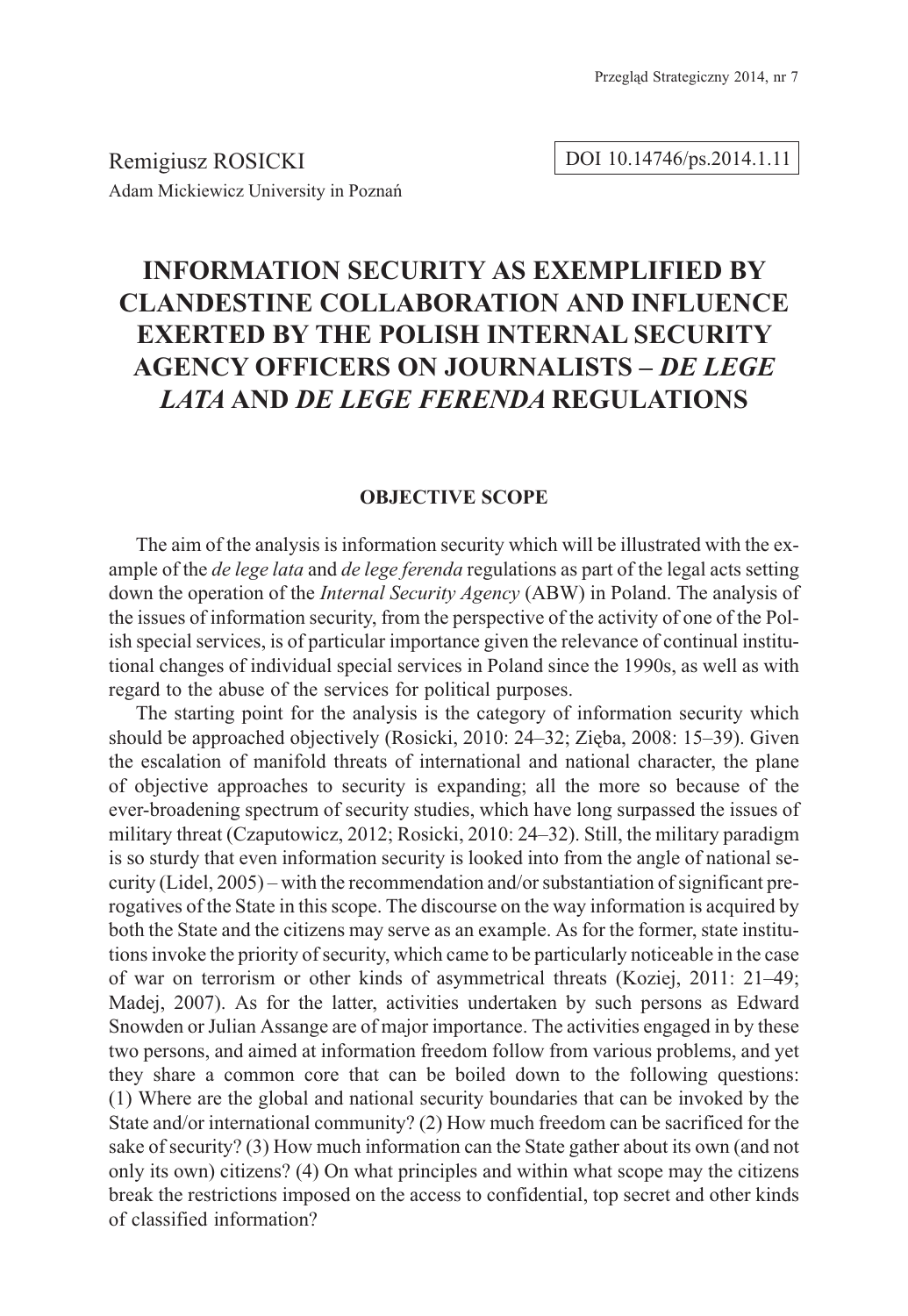On the one hand, we are dealing here with the issue of the infringement of the principles related to the functioning of contemporary democratic systems, that is the evaluation of the abuse of state structures (Edward Snowden); on the other hand, we are dealing with transparency and the fight for access to information, which takes on the form of hacktivism (Julian Assange). These issues are very interesting because of the clash of two values – freedom and security; nevertheless, they will not come under closer scrutiny. Still, it is worthy of note that the problems, particularly within the context of activism, have already been addressed in academic literature and literature directed at the general public, as well as in opinion journalism (Cf. Jordan, 2008; J. Assange et al., 2012; J. Assange, 2013).<sup>1</sup> Also, it is worth mentioning the significance of information within the context of the reconfiguration of tools of governance against the backdrop of historical development of societies, which was put forward by M. Foucault as part of his concept of discipline, as well as critiqued by, inter alia, Mathiesen (Foucault, 1975; Mathiesen, 1997: 215–234; Wêgrzecki, 2011: 331–484; Herer, 2012: 237–264).

#### **INFORMATION SECURITY EXEMPLIFIED BY POLAND**

The issue of information security as exemplified by Poland will be reduced to the relation between the *Internal Security Agency* officers and journalists. Hence, the text will only address a fragment of the question in hand, which thus will not represent all the complex issues related to the circulation of information within the context of the activities of the Polish special services. In particular, the issues raised here will not be examined in connection with the applicability of the *Classified Information Protection Act* (Journal of Laws of the Republic of Poland, 2010),<sup>2</sup> the *Personal Data Protection Act* (Journal of Laws of the Republic of Poland, 1997) or the *Act on Access to Public Information* (Journal of Laws of the Republic of Poland, 2001; Aleksandrowicz, 2002; Jabłoński, Wygoda, 2002; Taradejna, Taradejna, 2003).

Therefore, the approach presented in this article will not be characterized by systematic analysis – in any case such an analysis might only demonstrate the dispersion of the issues related to the "circulation" of information as illustrated by various legal acts, which is the ramification of poor legislative culture of the Polish lawmakers. A lack of transparency and a proliferation of various institutions have been characteristic traits of the Polish lawmaking processes since the beginning of the 1990s. It neither positively affects the transparency of the law, nor – what is more important – the ease of its application.

The objective scope of the analysis concernes the *de lege lata* and *de lege ferenda* regulations as part of the activity of the *Internal Security Agency*. With regard to the *de lege lata* regulations, we are dealing with the *Internal Security Agency and Foreign Intelligence Agency Act* of 2002 (Journal of Laws of the Republic of Poland, 2002),

<sup>&</sup>lt;sup>1</sup> It is also worth mentioning the program featuring J. Assange, entitled "The Julian Assange Show: Cypherpunks", which was broadcast by the Russian TV station Russia Today in 2012.

 $\frac{3}{2}$  Dziennik Ustaw [Journal of Laws of the Republic of Poland] 2010, No. 182, Item 1228, as amended.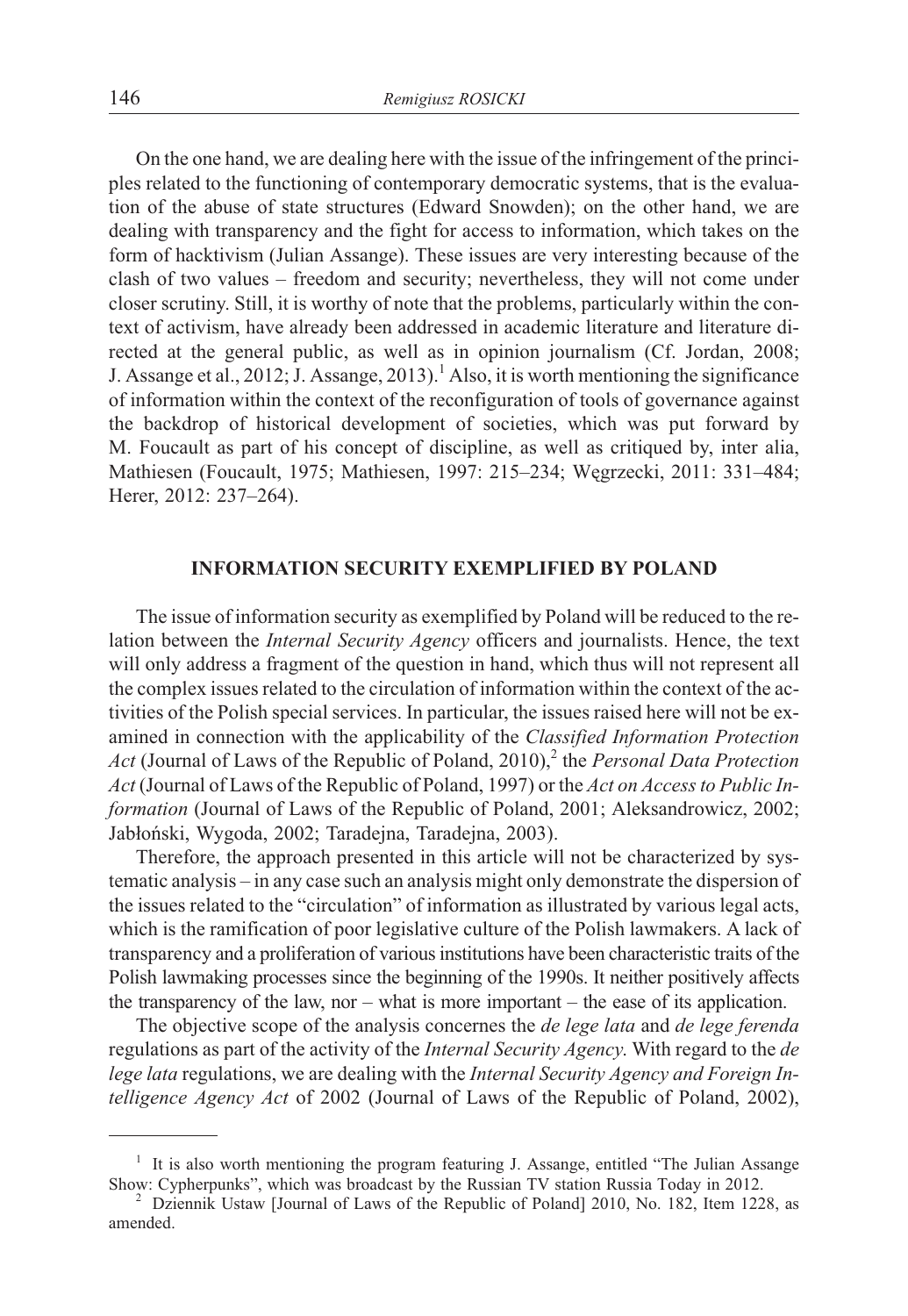whereas in the case of the *de lege ferenda* regulations, we are dealing with the *Bill of Internal Security Agency* of 1 August 2013 (hereandafter: 2013 Bill). As for the former, the penal provisions of the Act, that is Articles 153b–153d (Chapter 10a) are applicable, whereas as for the latter, the applicable regulations are the Bill Articles numbered 197–199 (Chapter 10). In broad outline, these regulations concern the issues related to the special service officers' (or former officers') responsibility for the use of information gathered while fulfilling official duties and engaging in the so-called clandestine collaboration.

## **POLISH SPECIAL SERVICES – THE CONTEXT OF STATUTORY CHANGES**

The official reason for the changes to the regulations concerned with the structure and operation of the *Internal Security Agency* is the "Amber Gold" scandal. Nevertheless, this excuse should be recognized as rather implausible, since by all accounts the services kept the executive (including Prime Minister D. Tusk) advised about the potential threats following from the operation of this company (a peculiar pyramid scheme). The accusation levelled at the Polish special services that they neglected to take any action in this respect must be viewed as an attempt at excusing the inaction on the part of other state authorities, including the executive (the *Council of Ministers* and the Prime Minister); all the more so because the "Amber Gold" case and the airlines that belonged to the company were connected with the Prime Minister's son (at least in the media accounts). The "Amber Gold" case tarnished the Prime Minister's image, as well as undermined his veracity regarding the information he obtained from the *Internal Security Agency*.

Another major issue that might have affected the government's decision concerned with the work on the changes to the regulations on the *Internal Security Agency* (ABW) is the case of J. K. Bielecki (one of the advisers to Prime Minister Tusk), who was accused by a newspaper of lobbying for a Russian company Acron, which was reputedly vying to take over the *Grupa Azoty* – a Polish company of strategic significance. According to a newspaper, the Prime Minister was informed about this by the head of ABW. The Agency itself denies the existence of such a report (Cf. *Lobbing*, 2013).

The year 2013 witnessed a problem with the workings of another special service – the *Military Counterintelligence Service* (SKW). The problem concerned a personality clash between two generals: the head of the *Military Counterintelligence Service* (J. Nosek) and the deputy minister of national defence (W. Skrzypczak). The mass media announced that the action taken by SKW against General W. Skrzypczak might have been tinged with personal prejudice, and not merely have been driven by willingness to take care of state security: the revocation of Skrzypczak's security certificate, pointing to the likelihood that he might have earned an illegitimate income, accusations of swaying armament sector tenders organized by the Ministry of Defence (Wroñski, 2013).

With regard to the above-quoted cases, two problems emerge. The one is the acquisition of information by journalists; the other is the possibilities that the special services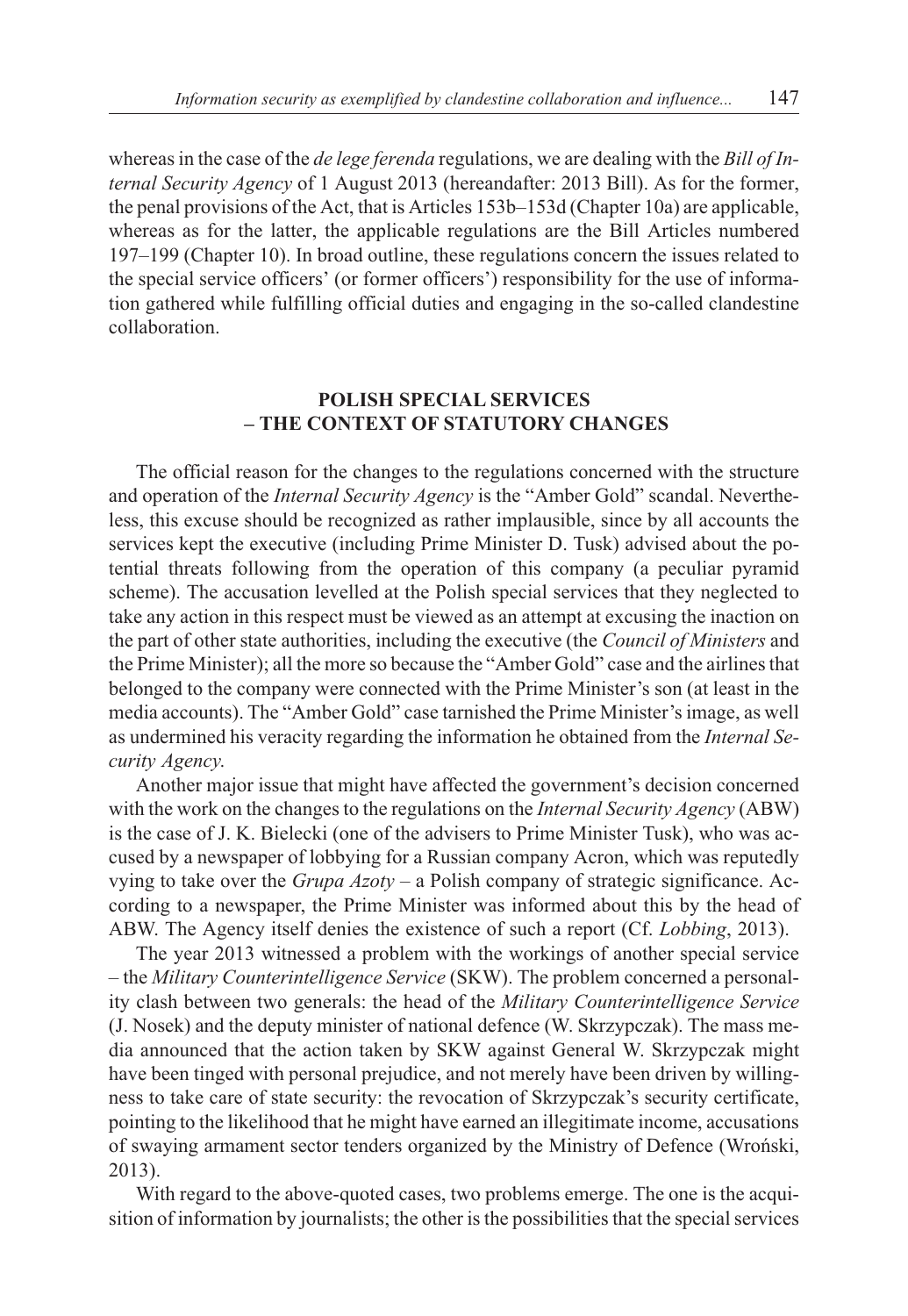have of collecting information and/or keeping under surveillance both public figures and ordinary citizens. From the perspective of this text's analysis, the first problem is of overriding importance, that is the penal regulations concerned with the flow of information between former and/or current officers of the Polish special services and journalists.

# **THE INFLUENCE EXERTEDBY INTERNAL SECURITY AGENCY OFFICERS ON JOURNALISTS' ACTIVITY AND CLANDESTINE COLLABORATION BETWEEN OFFICERS AND JOURNALISTS**

## **A teleological-functional justification for the introduction of regulations contained in Chapter 10a of the** *Internal Security Agency and Foreign Intelligence Agency Act* **of 24 May 2002**

The necessity of introducing the regulations presently contained in Chapter 10a (Articles 153a–153d) of the 2002 Act was highlighted, inter alia, in the justification for statutory changes prepared by the representatives of the *Senate* in 2006. The justification reads that the work on the changes is driven by the need to implement transparency regarding holding extra positions by special services officers. This means that the legislators wanted to impose restrictions on holding offices in the business and public spheres by special services officers. Still, it must be pointed out that 3 out of 4 articles in Chapter 10a concern the relations with the media and not the ban on holding offices in specific circles. This in turn means that the justification invoked by the Senators, in the course of legislative changes, is at least dubious as far as its argumentative value is concerned.

It must be noted that the object and function of the implemented regulations are rather connected with "pathologies" concerning informal "links" and relations between officers and the political sphere. The fact of having access to "deficit" information alone might have enabled special services to use the mass media for swaying current politics; for the same reason they might have become the object of political "horse-trading". This served as the rationale for the attempted statutory restriction of easy transfer of all the information that the *Internal Security Agency* and *Foreign Intelligence Agency* (AW) were in possession of.

In the case of the proposed changes of 2006 the Polish legislators did not even try to refer to the existing laws concerned with the circulation of information bearing special clauses (e.g. top secret, secret, confidential, classified) – that is, to the *Classified Information Protection Act* (Journal of Laws of the Republic of Poland, 2010). Following down the "easy path" and leaving aside the systematic approach, the legislator created another type of information, whose circulation has been penalized. It seems that with this "simple" legislative move, the legislator expected to broaden the scope of criminal responsibility, in comparison to the regulations on the responsibility for the breach of state and professional secrecy, and which are addressed in Chapter XXXIII of the *Penal Code* (Journal of Laws of the Republic of Poland, 1997). The expected result of this so-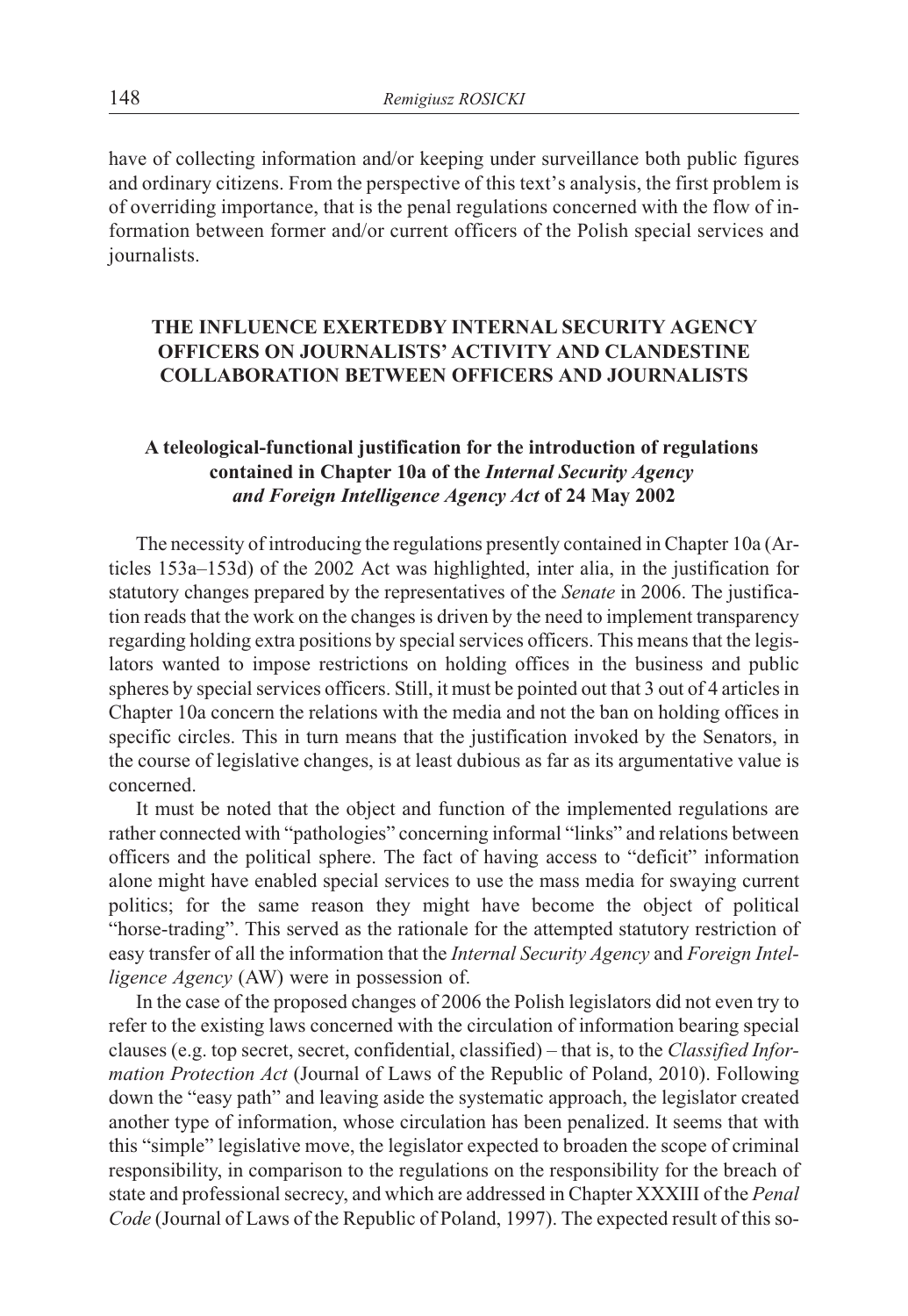lution is greater discipline among the officers of the *Internal Security Agency* and *Foreign Intelligence Agency*.

From the perspective of the reason of the State, attention should drawn to the significance of the institution itself – the *Internal Security Agency*. Pursuant to the *Classified Information Protection Act*, its head serves as "national security authority" (Art. 11). In the same vein, the remit of the *Internal Security Agency* delineated in Art. 5, Sec. 1, Para. 3 and 4 of the *Act on the Internal Security Agency* and *Foreign Intelligence Agency* of 2002 should be highlighted. Hence special criminal responsibility of the Internal Security Agency officers who look after the system that safeguards information – including classified information – would be advisable.

## **The influence exerted on journalists' activity by** *Internal Security Agency* **officers**

Art. 153b of the 2002 Act and Art. 197 of the 2013 Bill penalize the use by the officers of the information acquired either while fulfilling or in connection with their duties for the purpose of affecting the operation of public authority bodies, entrepreneurs or broadcasters – within the meaning of the *Act on Radio and Television Broadcasting*, chief editors, journalists and persons conducting publishing activity. An *Internal Security Agency* officer who commits such a deed in contravention of the provisions of the Act is liable to imprisonment for the term between 6 months and 8 years. However, if he or she acts with a view to receiving a personal or material benefit, they are liable to imprisonment for the term between 2 and 12 years. As regards the understanding of the term "**journalist**", the legislator refers the reader to the *Act on Press Law*, which defines the journalist as a person who edits, creates and prepares press materials, and who remains in an employment relationship with the editorial board, or who engages in such activity on behalf of and with the authorization of the editorial board (Cf. Dobosz, 2006: 73–90; Ferenc-Szydełko, 2008: 77–86; Sobczak, 2008: 312–347; Sobczak, 1993: 48–49).

Art. 197 of the 2013 Bill does not only differ from the former regulation in respect of the way it is edited, for the said Bill carries "its own definition" of a journalist (Art. 26, Sec. 1, Para. 9): a person who edits and prepares press materials, and who remains in an employment relationship with the editorial board (a unit governing the preparation process, that is gathering, evaluation and development of the materials to be published in the press), or who engages in such activity on behalf of and with the authorization of the editorial board, on the basis of a contract for specific work or a contract of mandate.

Given the above-mentioned legal solution, many questions arise as for its application. The solutions included in the 2013 Bill will give rise to a problem concerned with persons who are not on an employment contract, either for specific work or of mandate, since they are, e.g. student interns or trainees, which – given the Polish reality – is a standard practice rather than an isolated case. This means that in the case of a student who writes a current affairs commentary for an editorial board, and this commentary is later on published without any contract being signed, but the text contents having been affected by an officer, the person's action cannot be penalized (Cf. Ferenc-Szydełko, 2008: 83–84; Sobczak, 1993: 48–49).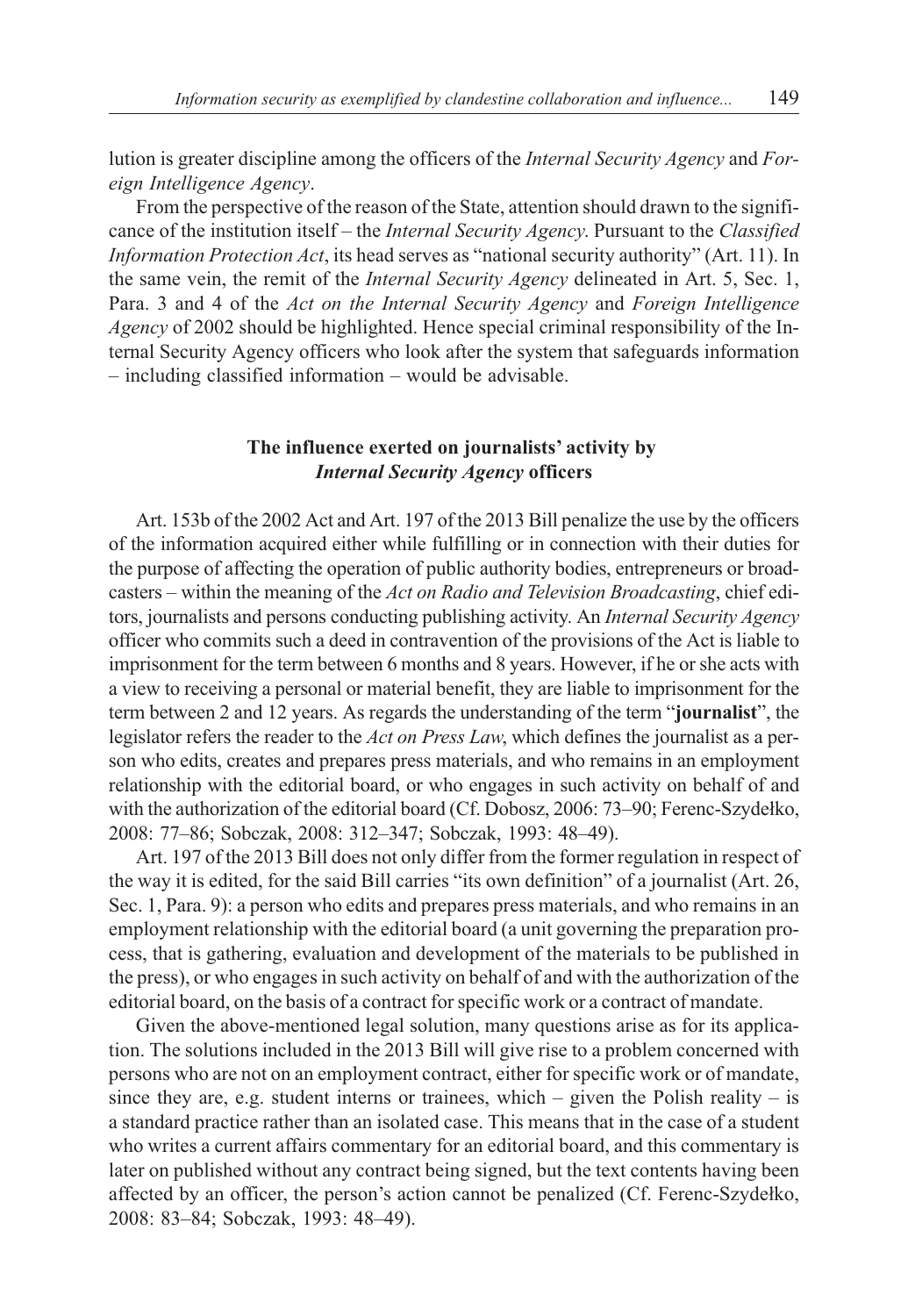Some other issues that ought to be connected with the deed defined in Art. 153b of the 2002 Act and Art. 197 of the 2013 Bill are: (1) What intent will be taken into consideration (a direct intent)?; (2) Will the character taken into account be of material or formal nature?; (3) How in practice will it be possible to point to the feature of a prohibited act in the form of "the use of information to exert influence" on e.g. a journalist? Besides, it is essential to maintain a broad sense of information that an officer obtained while fulfilling or in connection with his official duties.

As for the above-invoked crime, it is worth mentioning its main elements: (1) the subject of a crime (an *Internal Security Agency*/*Foreign Intelligence Agency* officer); (2) the objective aspect (the use of information obtained while fulfilling or in connection with official duties to influence individuals); (3) the object of the crime (the good that must be protected for the sake of the reason of the State – information itself, that is information security, but also the individuals mentioned in the article: inter alia, journalists).

As regards the definition of the crime subject, we shall say that in Article 153b of the 2002 Act and in Article 197 of the 2013 Bill the subject is defined individually (an individual crime). In the case when the kind of intent is defined, it must be pointed out that in a case like this we are dealing with a direct intent (an officer wants to commit a prohibited act, which means that he is aware of it and is willing to accomplish it). The crime defined above is of material character, so there must be an effect in the form of an exertion of influence. In the case of a journalist this effect will take the form of an acceptance of the press material as fit for being published as a press article. It is also worth mentioning Art 128, Clause 3 of the *Penal Code*, which defines the crime as an exertion of influence on "official activities of a constitutional authority of the Republic of Poland" – here the scope of activities has been partially defined though. However, in the case of Art. 153b (of the 2002 Act) and Art. 197 (of the 2013 Bill), the influence scope is quite broad, given the use of the expression of the "influence on activity", inter alia, of the public authority body, **journalists**. In the case of journalists it would be advisable to consider the quite narrow notion of activity, that is the actions of editing, creating and preparing press materials.

Art. 135c of the 2002 Act and accordingly Art 198 of the 2013 Bill penalize the use by a former *Internal Security Agency* and/or *Office for State Protection* (a predecessor of ABW and AW) of the information gathered while fulfilling or in connection with official duties for the purpose of affecting the operation of public authority bodies, entrepreneurs or broadcasters, editors-in-chief, **journalists** and persons conducting publishing activity. Any person engaging in such an act will be liable to imprisonment for the term between 6 months and 8 years, whereas if they act with a view to receiving a personal or material benefit, they will be liable to imprisonment for the term between 2 and 12 years.

As for Article 153c of the 2002 Act and Art. 198 of the 2013 Bill, it is necessary to point out the same doubts which were raised in relation to Art 153b of the 2002 Act and Art 197 of the 2013 Bill. Besides, one should draw attention to the Polish legislator's inconsistency, since while defining 'the former officer', the legislator refers to the officers of the *Office for State Protection* and of the *Internal Security Agency*, whereas he does not refer to former officers of the Security Service (a main security organization in the People's Republic of Poland). There might emerge a hypothetical situation con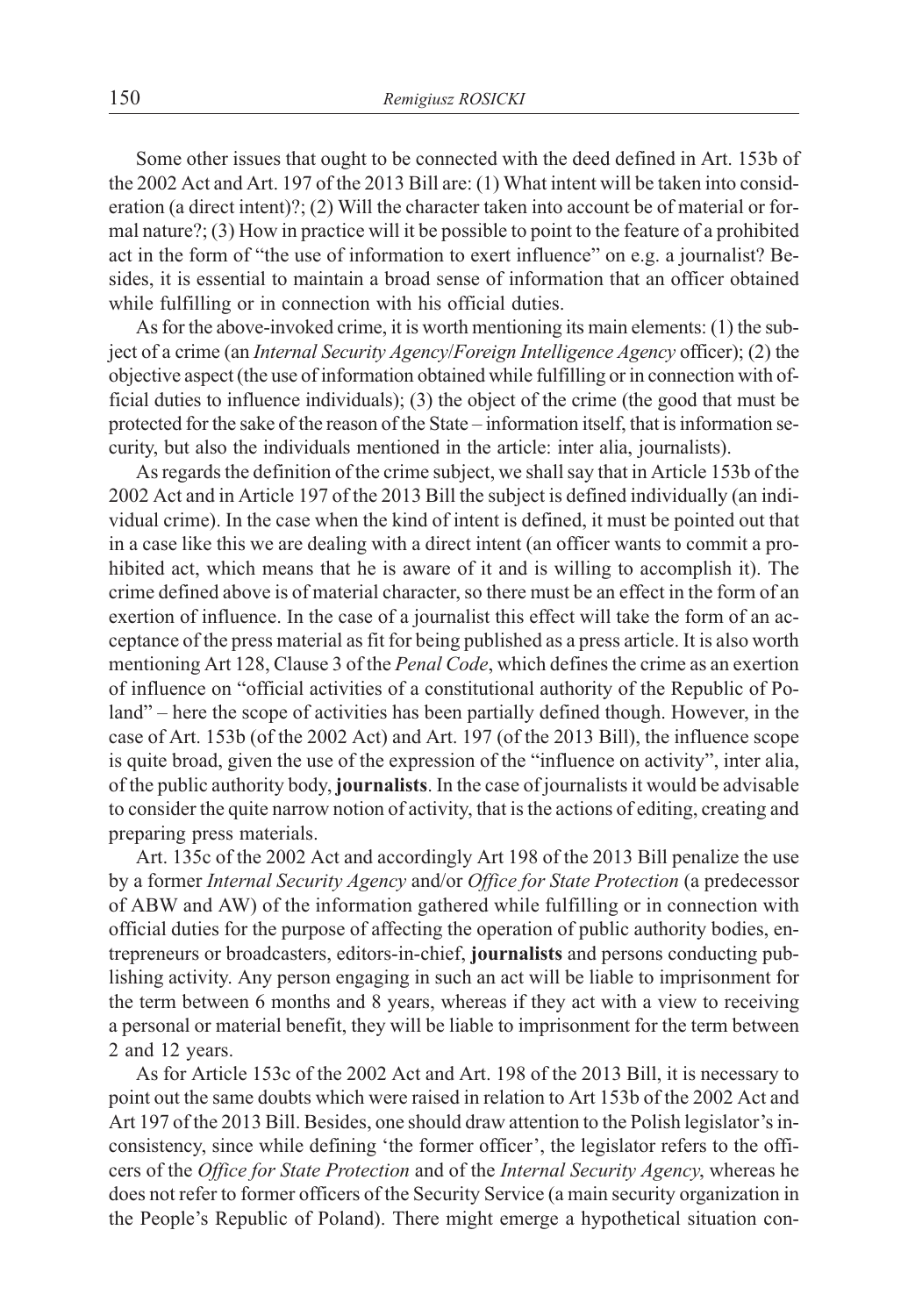cerned with possession of "valuable" information, e.g. information about the intelligence agent network under operation or another form of services cooperation which might be continued in the Third Republic of Poland (this only serves as an example of a possible situation, however more cases might be invoked).

## **Clandestine collaboration between Internal Security Agency officers and journalists**

**Clandestine collaboration** between an Internal Security Agency officer and a broadcaster, an editor-in-chief, **a journalist** or a person conducting publishing activity was penalized in Art. 153d of the 2002 Act, and in Art. 199 of the 2013 Bill. An *Internal Security Agency* officer who chooses to collaborate with the individual entities is liable to imprisonment for the term between 6 months and 8 years. In section 2 of this Article the legislator introduces an exclusion of culpability – the above-mentioned crime is not committed by an *Internal Security Agency* officer who has been granted the Agency Head's permission, which is defined in Art. 37, Section 2 of the 2002 Act. As such, the Act does not contain a definition of **clandestine collaboration**, not to mention the notion of collaboration itself. Still, Art. 37, Section 1 features "a list of persons of various professions or in specific positions, with whom *Internal Security Agency* and *Foreign Intelligence Agency* officers must not engage in clandestine collaboration, e.g. judges, prosecutors, attorneys-at-law, directors general at ministries, central government offices or province authority offices, broadcasters, editors-in-chief, **journalists** or persons conducting publishing activity. At this point, it is worth noting that for a long time the legislator did not include in the "list" – say – legal advisers, who – just like attorneys-at-law – represent, in the Polish legal system, a profession of public trust (changes in this respect are due to come into force as late as 2015). The list also does not feature the authorities of the *Polish Press Agency*, of the *Polish Television* (the supervisory board, the management board, the directors), that is – the persons who directly and/or indirectly exercise influence on the broadcast programming and communication of information. In case of Art. 199 of the 2013 Bill, we are dealing with the same solutions as far as clandestine collaboration is concerned; as far as the exclusion of clandestine collaboration is concerned, the authorities of the *Polish Press Agency*, and of the *Polish Television* (the supervisory board, the management board and the directors) are not included either.

The crime mentioned in Art. 153d (of the 2002 Act) and Art. 199 (of the 2013 Bill) is of individual character – the subject of the crime is defined. The good protected in these articles is the activity of individual entities, including **journalists**. Clandestine collaboration with a journalist may in practice turn into the enlistment of journalists to cooperate as "intelligence agents" for the benefit of the *Internal Security Agency*/*Foreign Intelligence Agency*.

It is also worth noting that in the 2013 Bill, the Polish legislator extends the scope of possible collaboration – the obligation to collaborate, as defined in the existing regulations, essentially used to exist on paper only. The 2013 Bill includes regulations concerned with the collaboration obligation incumbent on government officials and entrepreneurs who "conduct activity of public utility."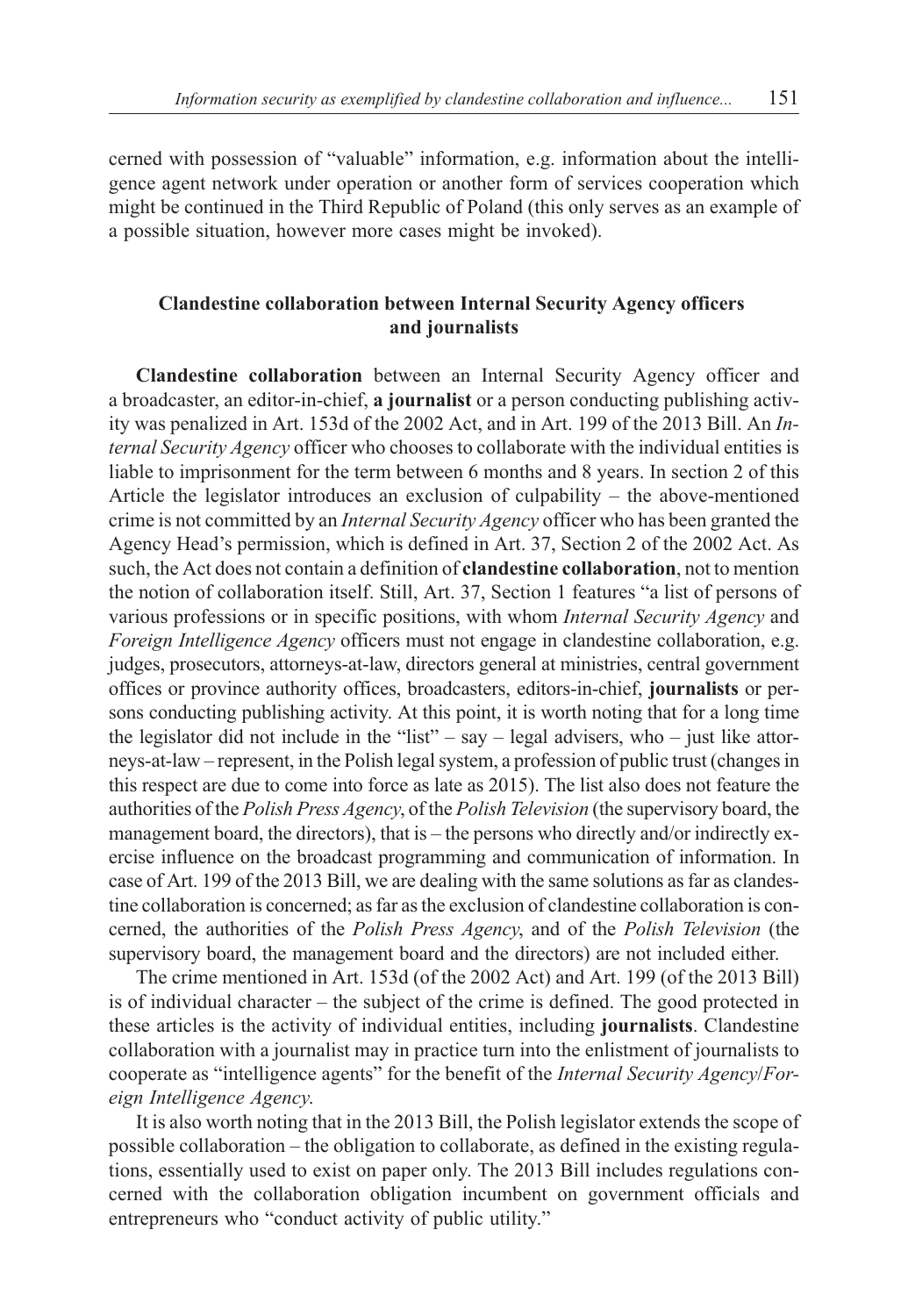\*\*\*

More often than not, information security is analyzed on account of State security. Because it is the State that is in possession of knowledge that is amassed with the aid of special instruments and entitlements. This comes to be reflected in the operation of special services, for whom any occurrence that might constitute a threat to internal or external security, and the constitutional order falls within the scope of interest. Of special significance for the operation of special services is the information which is classified; in the case of Poland this issue is regulated by the *Classified Information Protection Act* as well as acts that govern the operation of individual special services.

The issue of classified information protection has not been the subject matter under consideration in the present article. The article, for that matter, focuses on specific legal solutions which came within the purview of the 24 May 2002 *Act on the Internal Security Agency and Foreign Intelligence Agency*, as well as the 1 August 2013 *Bill of the Internal Security Agency*. In the analysis, only the problem of the relations between the ABW officers and journalists comes under close scrutiny. Hence, the text does not touch upon all the aspects of collaboration or exertion of influence on persons holding public offices or offices of similar nature (for more on this see Art. 37 of the 2002 Act and Art. 26 of the 2013 Bill).

It must be pointed out that the changes which were proposed by the Polish legislator in 2006, and which are reflected in the Act on ABW and AW (Chapter 10a), and which in essence recur in the ABW Bill (Chapter 10), are intended to eliminate the use of special services for current politics. They were also intended to diminish the influence exerted by officers upon political, public and economic life on the mere grounds of being in possession of information that is valuable on account of the way it is acquired. Much too often the public opinion gained access – with the aid of mass media – to classified information. In order to put an end to all kinds of collaboration and the undesirable "transfer" of information – for the sake of the reason of the State – a solution that was resorted to was the one which curbed possibilities for clandestine collaboration with journalists, as well as a possibility of employing information acquired while fulfilling or in connection with official duties performed by the *Internal Security Agency* officers in order to affect the operation of public authority bodies, entrepreneurs or broadcasters, editors-in-chief, **journalists** and persons conducting publishing activity. The official intent was transparency of the workings of the public sphere, and yet it must be noted that it was thanks to the so-called "leaks" from special services that the general public was able to learn about politicians' illegitimate actions. With these regulations in effect, the officer-journalist "game" appears to be quite "costly" on account of criminal liability.

#### **Bibliography**

*Act of 6 June 1997 – Penal Code*, Official Journal 1997, No. 88, Item 553 as amended. *Act of 26 January 1984 – Press Law*, Official Journal 1984, No. 5, Item 24 as amended. *Act of 24 May 2002 on the Internal Security Agency and Foreign Intelligence Agency*, Official Journal 2002, No. 74, Item 676 as amended.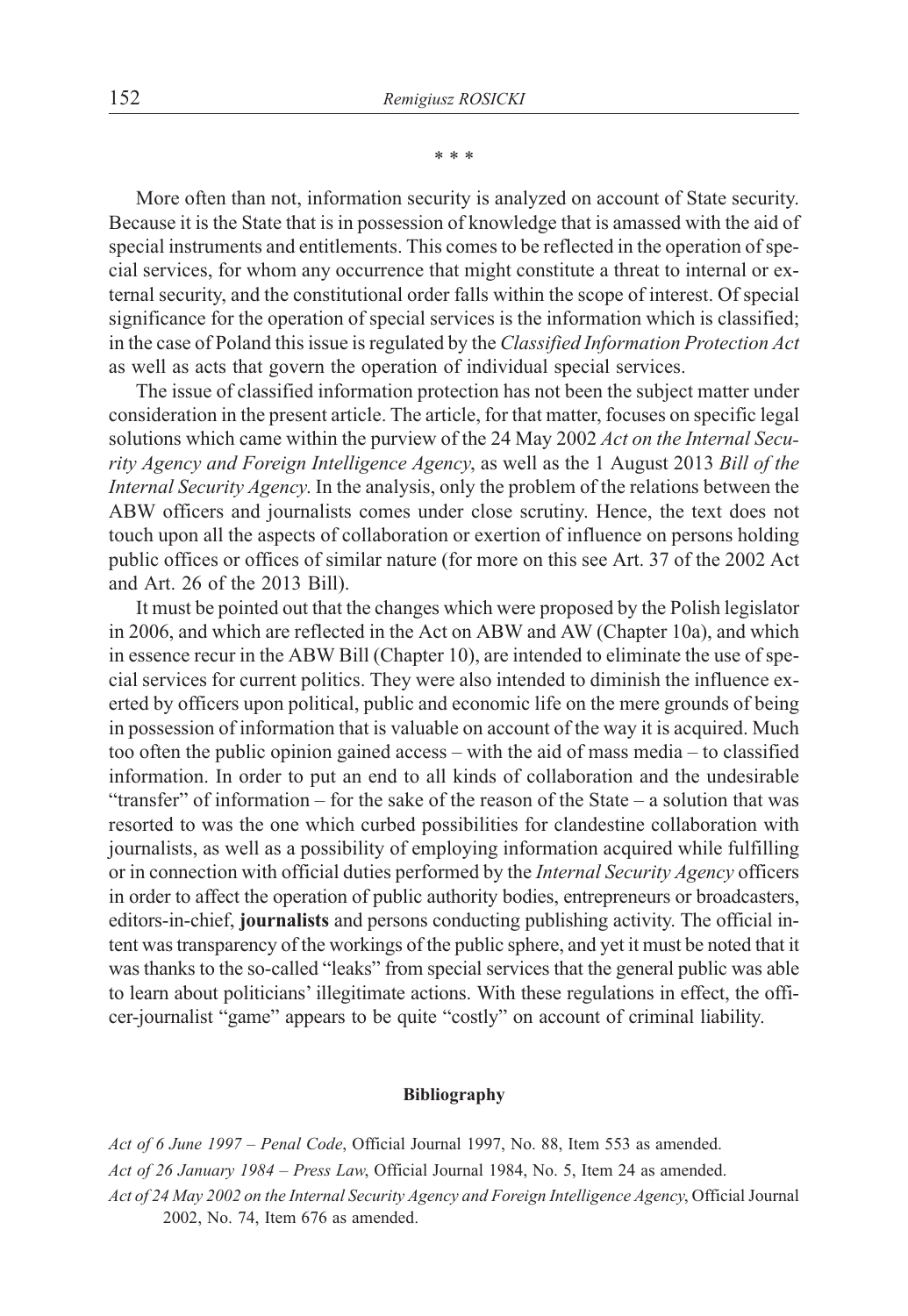- *Act of 6 September 2001 on Access to Public Information*, Official Journal 2001, No. 112, Item 1198 as amended.
- *Act of 29 August 1997 on Personal Data Protection*, Official Journal 1997, No. 133, Item 883 as amended.
- *Act of 5 August 2010 on Classified Information Protection*, Official Journal 2010, No. 182, Item 1228 as amended.
- *Act of 29 December 1992 on Radio and Television Broadcasting*, Official Journal 1993, No. 7, Item 34 as amended.
- Aleksandrowicz T. R. (2002), *Komentarz do ustawy o dostępie do informacji publicznej*, Wrocław.
- Assange J. (2013), *How cryptography is a key weapon in the fight against empire states*, "The Guardian", 9 July 2013.
- Assange J., Appelbaum J., Muller-Maguhn A., Zimmermann J. (2012), *Cypherpunks: Freedom and the Future of the Internet*, New York.
- *Bill of the Internal Security Agency* of 1 August 2013.
- Czaputowicz J. (2012), *Bezpieczeñstwo miêdzynarodowe. Wspó³czesne koncepcje*, Warszawa.
- Dobosz I. (2006), *Prawo prasowe. Podrecznik*, Warszawa.
- Ferenc-Szydełko E. (2008), Prawo prasowe. Komentarz, Warszawa.
- Foucault M.(1975), *Surveiller et punir: Naissance de la prison*, Paris.
- Herer M. (2012), *Filozofia aktualności*, Warszawa.
- Jabłoński M., Wygoda K. (2002), *Ustawa o dostępie do informacji publicznej. Komentarz*, Wrocław.
- Jordan T.(2008), *Hacking. Digital Media and Technological Determinism*, Cambridge.
- Koziej S. (2011), *Triada globalnych zagro¿eñ asymetrycznych: konsekwencja proliferacji terroryzmu, broni nuklearnej i technologii rakietowych*, "Bezpieczeñstwo Narodowe", No. 19.
- *The Julian Assange Show: Cypherpunks* (2012), broadcast by the Russian TV station Russia Today (RT) in 2012.
- Liedel K. (2005), *Bezpieczeństwo informacyjne w dobie terrorystycznych i innych zagrożeń bezpieczeñstwa narodowego*, Toruñ.
- *Lobbing na rzecz Rosjan? Bielecki odpiera ataki, a PiS chce komisji œledczej* (2013), "Dziennik Gazeta Prawna" 13.05.2013, http://wiadomosci.dziennik.pl/polityka/artykuly/427439,lobbing-na-rzecz-rosjan-bielecki-odpiera-ataki-a-pis-chce-komisji-sledczej.html (access: 18.08.2013).
- Madej M. (2007), *Zagro¿enia asymetryczne bezpieczeñstwa pañstw obszaru transatlantyckiego*, PISM, Warszawa.
- Mathiesen T. (1997), *The Viewer Society: Michel Foucault's 'Panopticon' Revisited*, "Theoretical Criminology", Vol. 1, No. 2.
- Rosicki R. (2010), *O pojęciu i istocie bezpieczeństwa*, "Przegląd Politologiczny", No. 3.
- Sobczak J. (2008), *Prawo prasowe. Komentarz*, Warszawa.
- Sobczak J. (1993), *Polskie prawo prasowe*, Poznañ.
- Taradejna M., Taradejna R. (2003), *Dostêp do informacji publicznej, a prawna ochrona informacji dotycz¹cych dzia³alnoœci gospodarczej, spo³ecznej i zawodowej oraz ¿ycia prywatnego*, Toruñ.
- Ziêba R. (2008), *Pozimnowojenny paradygmat bezpieczeñstwa miêdzynarodowego*, in: *Bezpieczeñstwo miêdzynarodowe po zimnej wojnie*, (ed.) R. Ziêba, Warszawa.
- Wegrzecki J. (2011), *Wpływ, autorytet, dominacja. Teorie władzy i ich struktura*, Warszawa.
- Wroński P. (2013), Wojna generałów. Generał Nosek musi odejść, bo prześwietlił wydatki wicemi*nistra?*, "Gazeta Wyborcza", 24.11.2013, http://wyborcza.pl/2029020,75478,14664625.html (access: 25.11.2013).